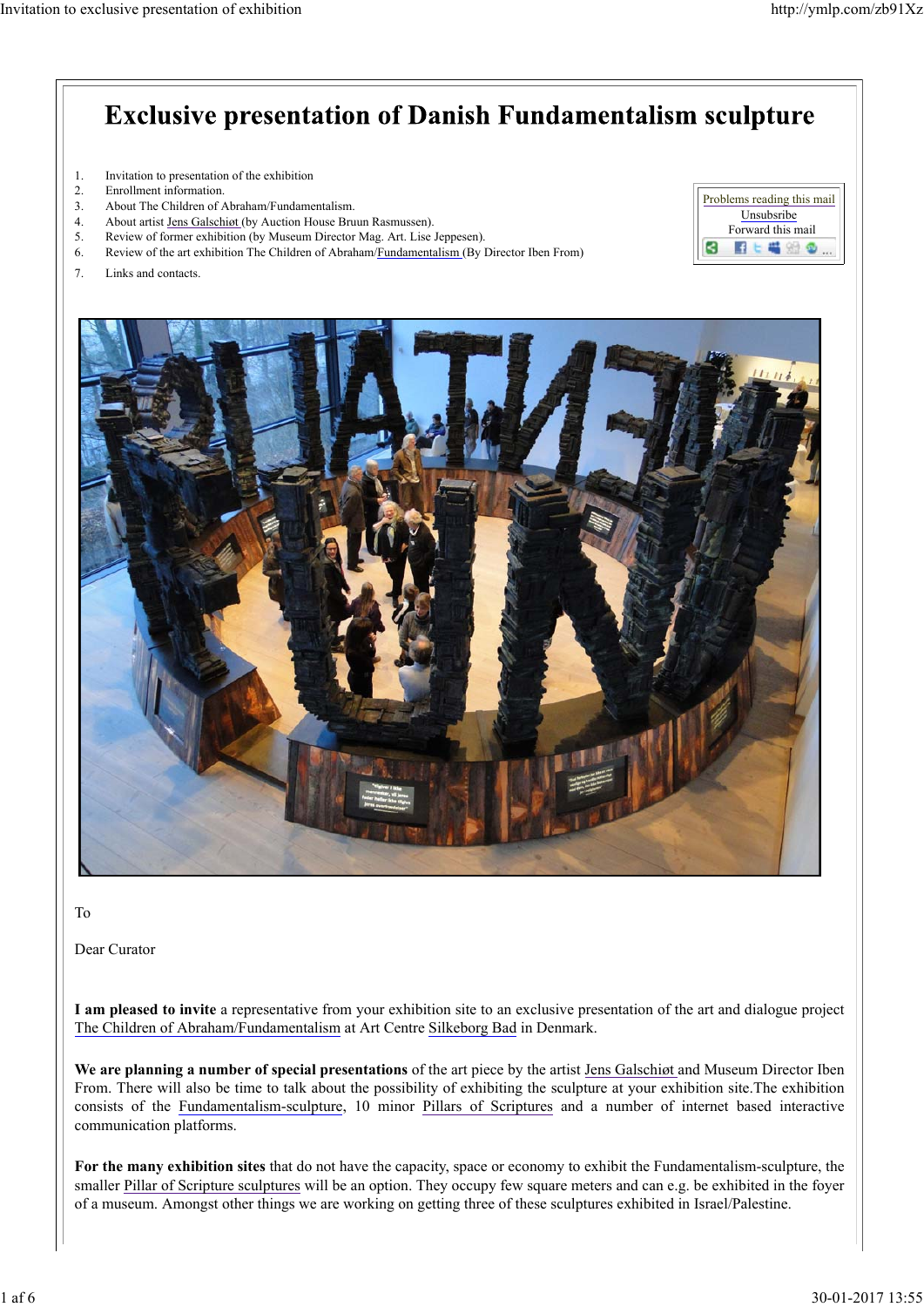**In connection to the visit,** we will take care of catering, accommodation and transportation from the nearest airport or train station if required.

**Hereunder** you find further information about the exhibition. I hope you find the sculpture installation interesting and will accept our invitation.

**If you cannot come to Denmark,** but are interested in the exhibition, please contact me. I will then send you practical information, exhibition plan and answer any questions you might have.

**For Enrollment,** please write: aidoh@aidoh.dk

Best regards

**Lasse Markus, Cand Soc. Ms Management of Creative Business Processes.**

**Manager of International Exhibitions Gallery Galschiøt E-mail: aidoh@aidoh.dk Phone: +45 6618 4058 / +45 6170 3083**

### **Art Centre Silkeborg Bad**

Located in one of the most picturesque, green areas in Denmark which fits the Art Centres majestic appearance. Besides of Art Centre Silkeborg Bad several of Denmark's most important art museums are found nearby.

Nearby Billund Airport provides direct connections to London, Paris etc. - and Copenhagen. We can provide pickup and transportation to the airport.

### Introduction to the sculpture and project

**By Jens Galschiøt – Artist behind the project.**

**On Jan. 17th,** the first total exhibition of the artwork opened, at Art Centre Silkeborg Bad. Since then the place has seen a doubling in the number of visitors and great media attention on all Danish platforms.The Stonehenge like sculpture 'Fundamentalism' is the centre of the staging of a dialogue about the dogmas of the monotheistic religions.

*The monumental sculpture Fundamentalism stands, with a width of 9 diameters, as a central part of the exhibition. It consists of the letters F.U.N.D.A.M.E.N.T.A.L.I.S.M., each of whom is built by copper models of the Torah, the Bible and the Quran respectively.Under each letter, 28 screens show the 600"darkest" and "brightest" quotes from the three religions' holy books. Besides the big sculpture a number of 'Pillar of Scriptures'; copper sculptures which too project the quotes on 6 screens, can be used for satellite exhibitions.* 

*The core of the artwork is to initiate a dialogue within the society and between the visitors of the exhibition sites, to create a new angle to the religion- and fundamentalism debate. It is therefore crucial for the work's conversational force that it works within the local language of the exhibition site. So far, both the sculpture and the communication platforms exist on 8 languages: Danish, English, French, Spanish, Dutch, Polish, Italian and Arabic.*

*Besides the sculpture, the project presents a range of interactive online communication-tools, like*

- *Quiz On Quotes;*
- *The religious quotes presented online and in categories*
- *Quote Screensaver.*

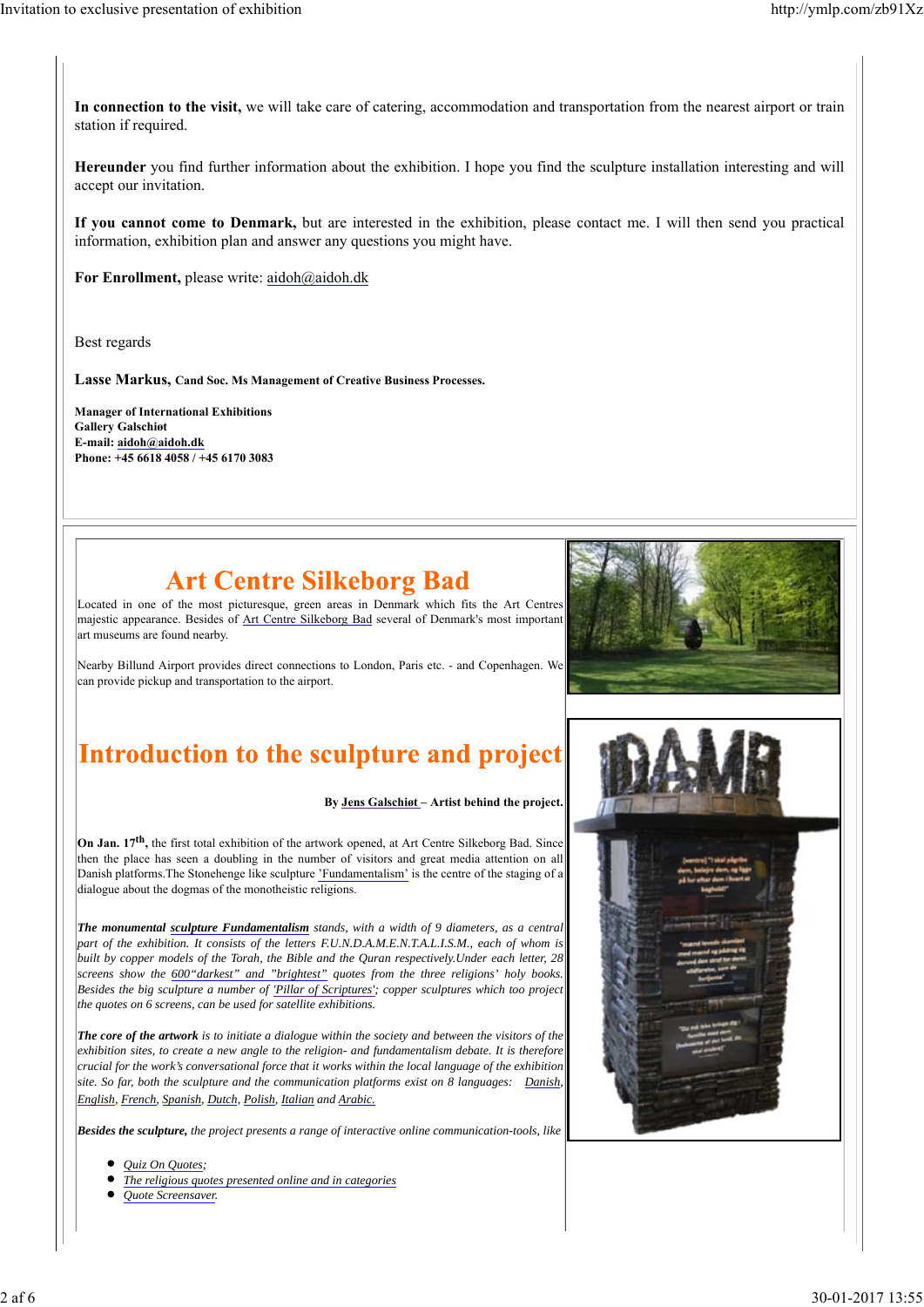**Religious Debate:** The art project entitled Abrahams Børn (The Children of Abraham) is significant because it is based on real aspirations of change and qualified debate on a subject matter of considerable relevance to society. As Denmark too become an increasingly multicultural society, it is important to take into consideration the backgrounds of various cultures and even religious dimensions. Equipped with a better understanding and knowledge, we shall – ideally – be able to distinguish more accurately between the very narrow but dangerous fundamentalism when it shows its face, and the broad mainstream cultural backgrounds to which most people belong and with which they merely want to live in coexistence with other cultures.

**The Work of Art:** In the art installation The Children of Abraham 3 religions dark and bright sides are placed across from one another, but also together. The spectator is challenged simultaneously by the immense physical dimensions of the work and its presence and at the same time by the powerful message: no religious text of any monotheistic religion is completely free of dimensions that are incompatible with humanism and modern democracy. The work has very powerful contemporary dimensions that comment on society. Children of Abraham is a work of art that utilizes the textural and communicative possibilities of art to put focus on the subject matter and set the scene for it. The message is intensified, and the work of art is provocative. This means that the work of art places itself in art history's category of works and artists that want their art to be provocative, give rise to debate, comment on society, and change contemporary society.

**The religious theme can be very controversial.** Therefore, I have made several prior test exhibitions and made adjustments to ensure that the project is perceived as conversational within all three religions, without making the work bland. So far there have been no shrill discussions or reactions. The exhibition was opened by the Danish Bishop, Henrik Stubkjær.

**After the present exhibition, 25 EU parliamentarians** from the Christian Democratic group have invited Galschiøt to present the Fundamentalism-sculpture in front of the EU parliament in Brussels. The secretariat is working on further exhibitions in such different places as Israel/Palestine, Russia and USA.

I hope you like the project and can take the time to visit Denmark for a presentation of the art installation.

Best regards

*Jens Galschiøt – Artist*

## **About the Artist Jens Galschigt**

#### **By Bruun Rasmussen, Scandinavia's largest auction of fine Arts.**

*"Internationally, Galschiot could be characterized as one of the most significant Danish artists of late modernity (after 1980). His artistic production covers a wide field of expression; from jewellery and small dainty figures to gigantic, politically emphatic sculptures.*

*He is among the best-known Danish artists abroad. His reputation extends from Hong Kong, and Mexico to Germany, Spain, and the U.S.A. Apart from clothing sculptures Jens Galschiot creates international happenings to highlight the present imbalance of the world"*.

## **Review of previous exhibition**

**By Museum Director, mag.art. Lise Jeppesen, Randers Art Museum**

*Between April 21st and Juli 22nd 2012, Randers Art Museum showed the special exhibition JENS GALSCHIØT BETWEEN ART AND POLITICS. (…) A large number of strong and*









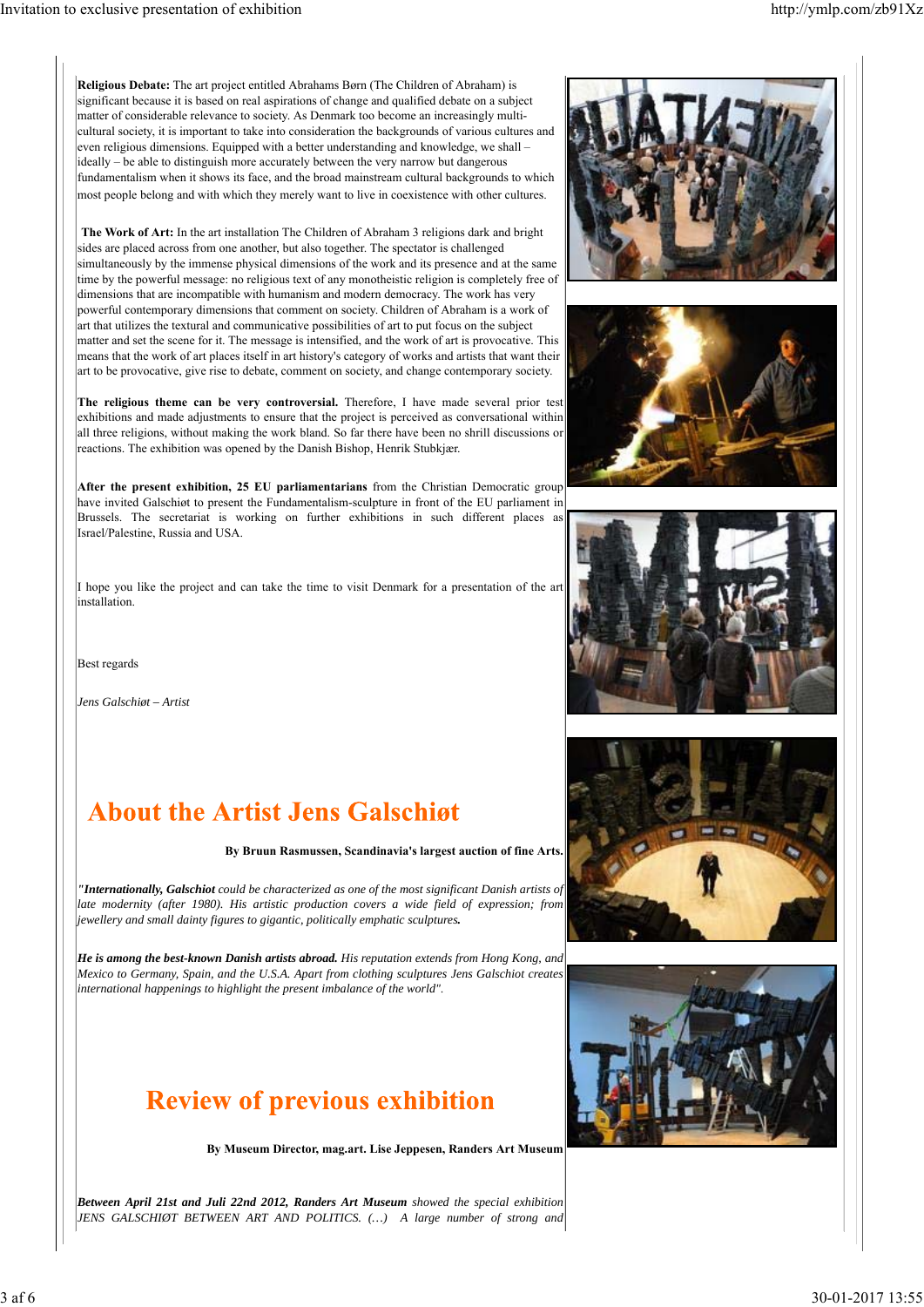*expressive sculptures from 1989 until today were shown at the exhibition, and in different ways each related to the problems of the global society; violence, homicide, racism, intolerance, hunger, pollution and much more.*

*(…) Even two years after, the exhibition is mentioned by the townspeople, the local collaborators of the museum and politicians. The exhibition was a huge success with the audience, and during the period of the exhibition, the visitors at the museum consisted of a far more differentiated crowd than usually."* 

### **Review of The Children of Abraham/ Fundamentalism**

**By Iben From, director, MSC mag. art history and religion, master of museology.**

#### **Art Installation With Meaning**

**Political Art:** Some will feel provoked and reject the possibilities in the work, while others will gradually embrace it as a possibility. Political art is about having a message and wanting to change society. Here, both ignorance and fundamentalism are criticized. Historically, political art has often dealt with injustice, war efforts, oppression, racism, social inequality, environmental issues, and such subjects, as was also the case with Danish art during the 1970s. With Children of Abraham, the spectator is enlightened through the research of the artist and urged to reflect on similarities and pitfalls to modern society in texts and dogma of monotheistic religions. The work could be criticized for ignoring the religious preaching and interpretation that is another important part of practices and cultures of all religions. This is artistic freedom. In this lays room for another debate.

**The Work of Art:** In the art installation The Children of Abraham 3 religions dark and bright sides are placed across from one another, but also together. The spectator is challenged simultaneously by the immense physical dimensions of the work and its presence and at the same time by the powerful message: no religious text of any monotheistic religion is completely free of dimensions that are incompatible with humanism and modern democracy. The work has very powerful contemporary dimensions that comment on society. Children of Abraham is a work of art that utilizes the textural and communicative possibilities of art to put focus on the subject matter and set the scene for it. The message is intensified, and the work of art is provocative. This means that the work of art places itself in art history's category of works and artists that want their art to be provocative, give rise to debate, comment on society, and change contemporary society.

**Political Art:** Some will feel provoked and reject the possibilities in the work, while others will gradually embrace it as a possibility. Political art is about having a message and wanting to change society. Here, both ignorance and fundamentalism are criticized. Historically, political art has often dealt with injustice, war efforts, oppression, racism, social inequality, environmental issues, and such subjects, as was also the case with Danish art during the 1970s. With Children of Abraham, the spectator is enlightened through the research of the artist and urged to reflect on similarities and pitfalls to modern society in texts and dogma of monotheistic religions. The work could be criticized for ignoring the religious preaching and interpretation that is another important part of practices and cultures of all religions. This is artistic freedom. In this lays room for another debate.

**Click here to read full review**

**\*\*\*\***

### **Links to Fundamentalism & The Children of Abraham**

**See introduction-mail** about the art- and dialogue project The Children of Abraham

**Introduction movie** about the sculpture and project. 16 minutes





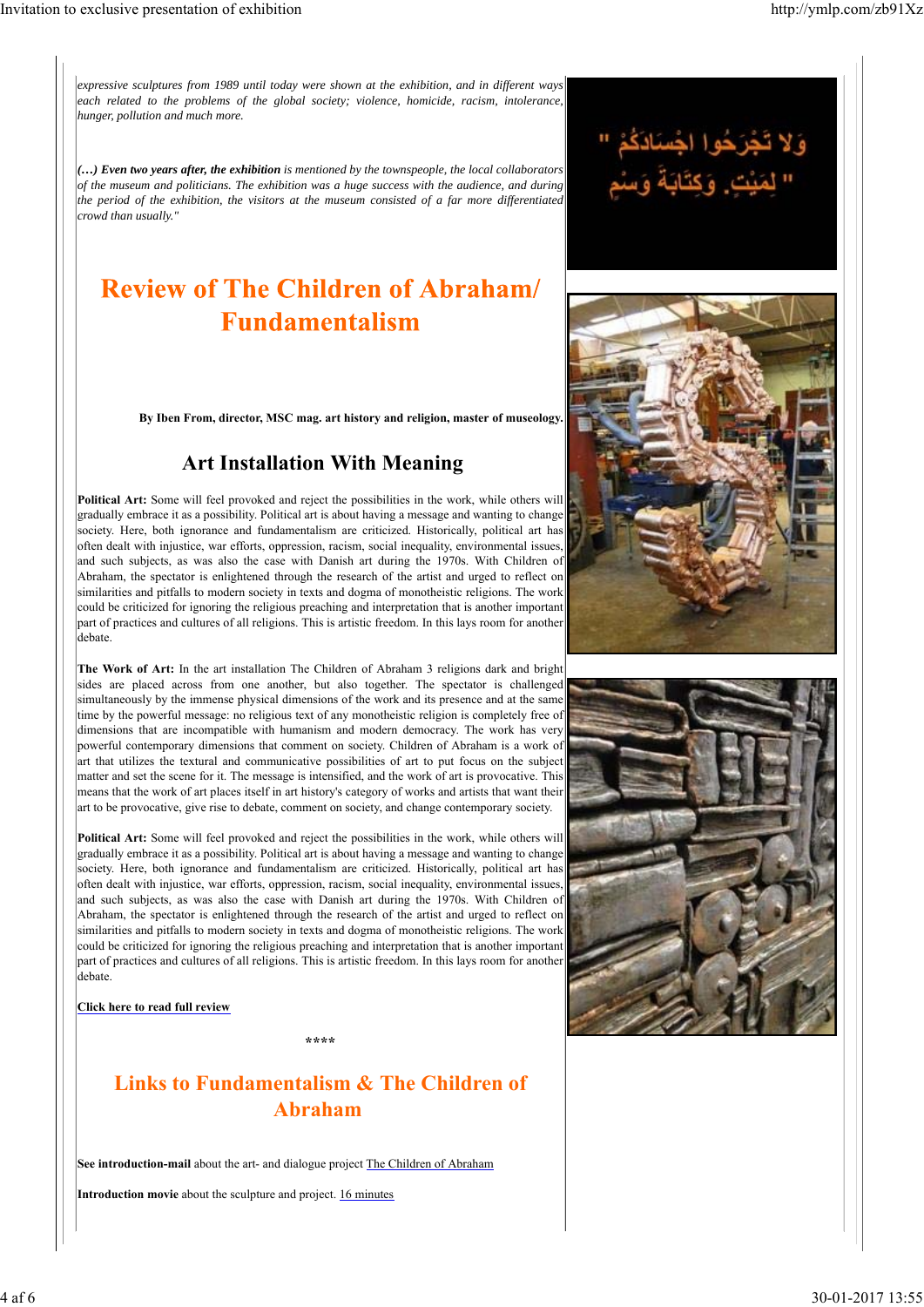**Photos** from putting up the sculpture at Art Centre Silkeborg Bad.

**Concept** about the sculpture project in different languages: Danish, English, French, Spanish, Dutch, Polish, Italian and Arabic.

**Website:** The Children of Abraham

**Wikipedia: The Fundamentalism sculpture**

**Contact** to The Children of Abraham. Chief of communication Lasse Markus 6618 4058/mobil 6170 3083

**\*\*\*\*** 

# **General information about Galschiøt**

 **About Jens Galschiøt on Wikipedia:** Portrait of Jens Galschiøt CV (PDF)

Galschiots Homepage: Galleri Galschiøt

Contact to Jens Galschiøt:

E-mail: aidoh@aidoh.dk, Internet: www.aidoh.dk, tel. +45 6618 4058, mobil +45 4044 7058 Banevænget 22, DK-5270 Odense Denmark







#### **This mail has been sent from the sculptor Jens Galschiøt's workshop.**

#### **Contact to the workshop:**

Galleri Galschiøt Banevænget 22 5270 Odense N Denmark

Tlf : (+45) 6618 4058

Fax:(+45) 6618 4158

**E-mail**: aidoh@aidoh.dk